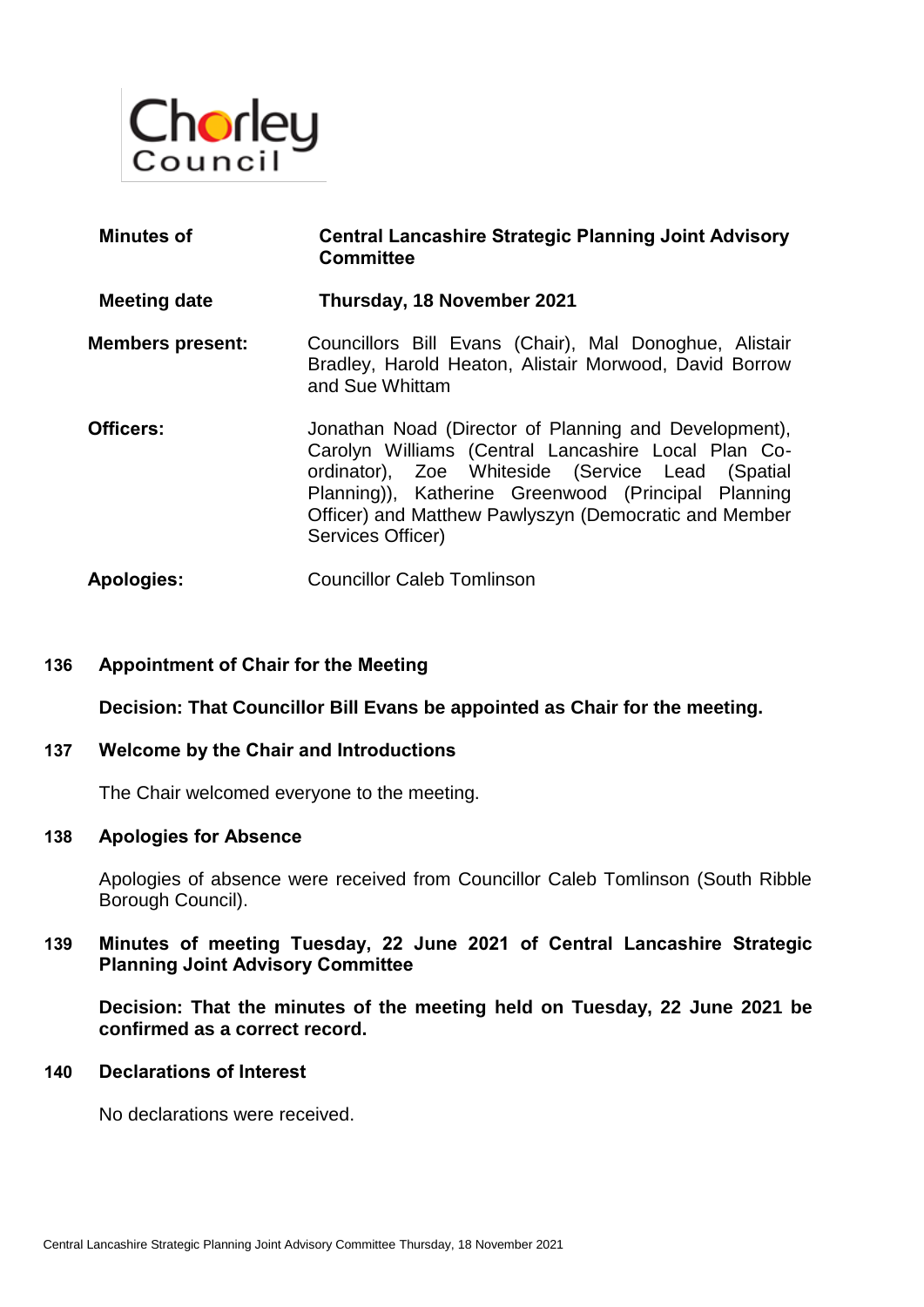# **141 Density Study Findings**

Mark Vaughan from Hive Planning presented the Density Study Findings.

The purpose of the Density Study was to ensure that robust and defensible evidence was used for the Local Plan.

The methodology was outlined. Several zones were defined across Central Lancashire which aligned to existing planning policy designations and typologies. The zones were

- Rural Settlements
- Suburban
- Inner Urban and Town Centre
- Preston City Centre
- Other (rural)

The methodology avoided subjective assessments of gross/net ratios and nondevelopable areas and focused on residential only applications.

The findings demonstrated that density was higher closer to town and city centres.

Suburban and Rural Settlements were similar and were dominated by volume house builders.

Preston compared to other large cities and large towns, not South Ribble and Chorley. Preston was in a unique sub-regional process that resulted in the city punching above its weight of density and city living.

### **Decision: The report was noted.**

### **142 Central Lancashire Local Plan Update**

Carolyn Williams, Central Lancashire Local Plan Co-Ordinator addressed Members to share information related to the delayed development scheme, update the progress of studies and work undertaken for the GLP.

Consultation could start as early as 2022, but depended on resources, the Planning Advisory Service and MPPF requirements.

External consultants to independently review and update polices to be in line with MPPF.

Work was underway to provide up to date information regarding climate change, flood risk, and changes to the bio-diversity in the area.

Consultants Aspinall Verdi to complete the Local Plan Viability in addition to reviewing the Community Infrastructure Levi.

Land use consultants appointed to complete work on integrated assessment, currently at the screening stage.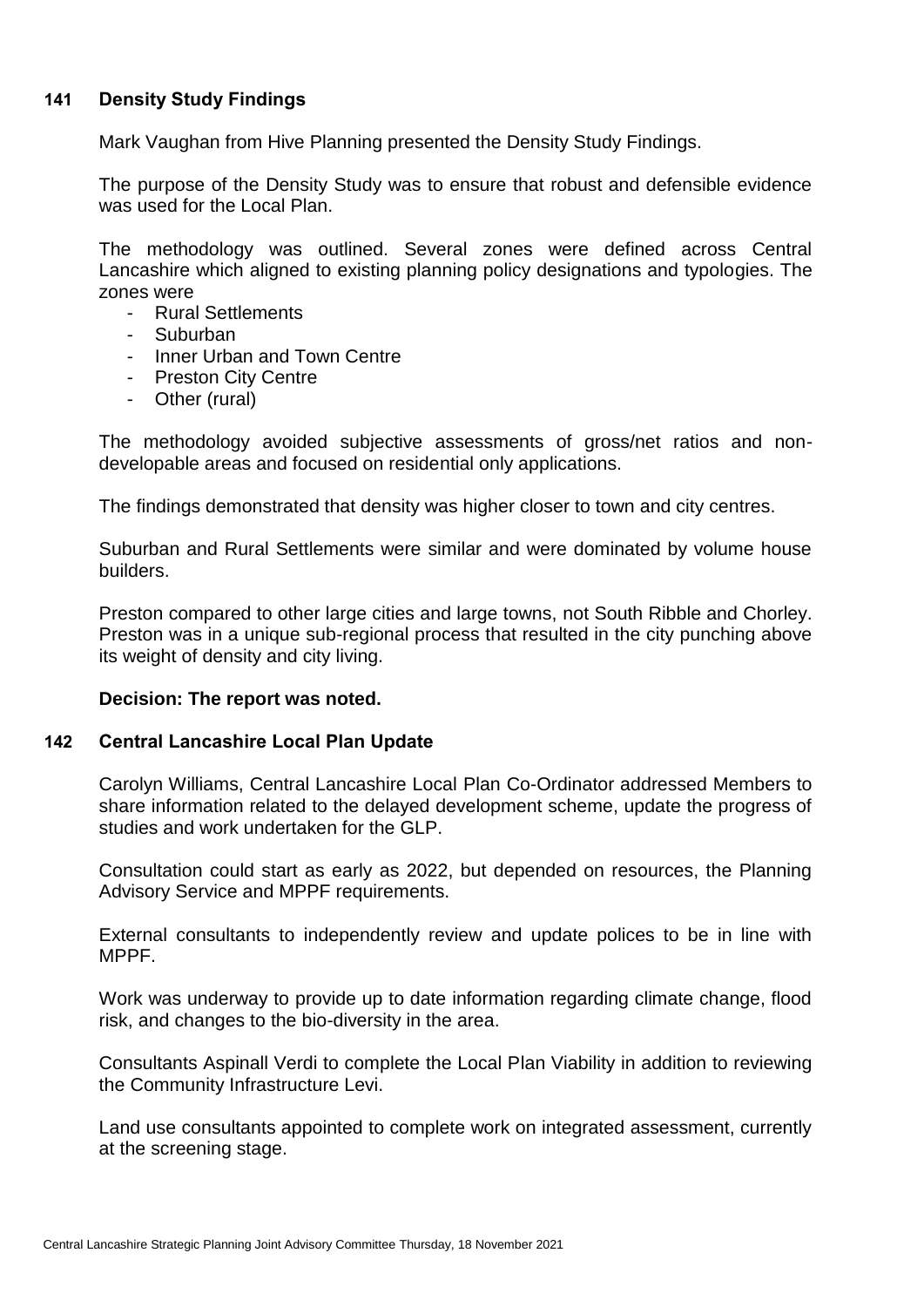The draft Employment Land Review was received, this was to gain a greater understanding of Covid-19's impact on the type and demand of employment space in Central Lancashire.

In response to Members questions on the green belt, it was explained that there were 5 key aims of the work. One of which was to review the policy designation of strategic green belt, open space, areas of separation and the need for safeguarded land.

The greenbelt land would be assessed to explore performance. Decisions would be made to either release or sustain the sites. It was clarified that there were five tests for greenbelt, which resulted in grading from strong to weak. Strong performers of the five tests required strong protection. Weak performers required further exploration into the requirements of protection. It was clarified that the Green Belt served five purposes

a) to check the unrestricted sprawl of large built-up areas;

b) to prevent neighbouring towns merging into one another;

c) to assist in safeguarding the countryside from encroachment;

d) to preserve the setting and special character of historic towns; and

e) to assist in urban regeneration, by encouraging the recycling of derelict and other urban land.

Members wanted to ensure that green spaces were preserved to prevent an urban sprawl while enforcing positive change towards climate change.

In response to a query that related to places of worship and planning policy. It was confirmed that there were requirements for community needs which included religious celebrations and alcohol-free venues. Within the Local Plan there were also provisions for burials.

## **Decision: The report was noted.**

## **143 Local Nature Recovery Strategy and Bio-Diversity Net Gain**

Zoe Whiteside, Service Lead - Spatial Planning provided a brief overview of the Local Nature Recovery Strategy and Biodiversity Net Gain that would be introduced as part of the Environment Act. Across England, there would be special strategies for nature which contained a map which featured the most valuable habitats, with proposals for creating and improving habitats.

The Environment Bill to make delivering biodiversity a mandatory part of the development process, which included the establishment of Local Nature Recovery Strategies (LNRS) and a 10% uplift of biodiversity from late 2022, calculated by the Biodiversity Metric Tool Kit. In Spring 2023, a national digital register of Bio Net Gain sites should be in place which highlighted where the 10% would be spent, if the 10% could not be delivered on site

The three Councils must ensure cooperation, joint engagement and aligned planning policies for the creation of the nature strategy. The data needed to be an accurate representation of species and local habitats with input from local knowledge, local space officers.

Staff needed to be trained to understand the software and data.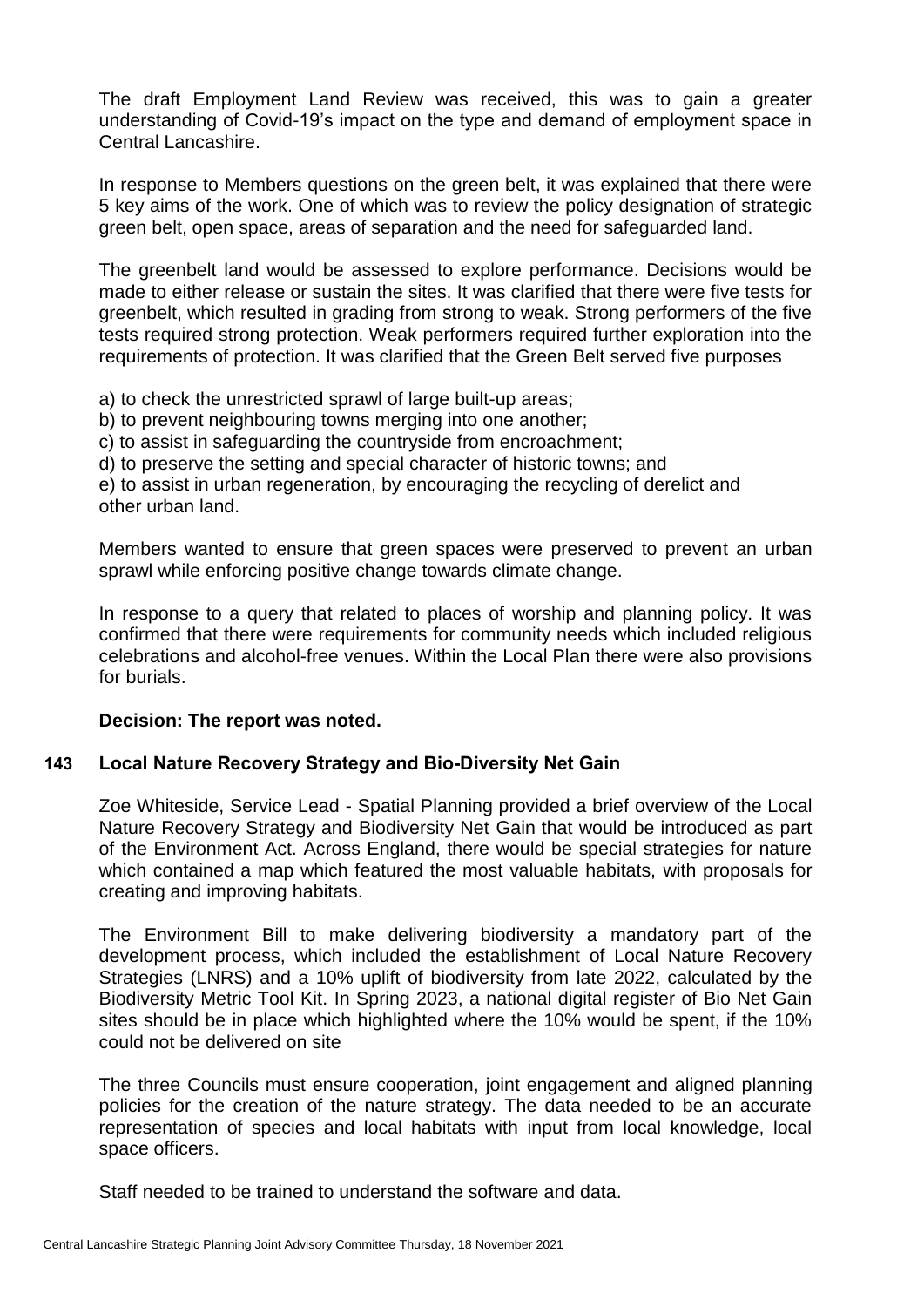Biodiversity net gain needed to be considered and a part of the template for Section 106, guidance would be provided by the Planning Advisory Service.

It was clarified that the 10% was not a charge but it was the value of biodiversity. It was expected to be incorporated in the planning process the same way flood and travel reports were submitted. If this was not feasible on site, off site provisions would be made based on the software's projection.

Members expressed concern that there could be an increase in the cost of homes. But Officers explained that it would be a viability issue that would have to be factored in.

### **144 Exclusion of Press and Public**

**Decision: Members agreed to exclude the public and press by Virtue of Paragraph 3: Information relating to the financial or business affairs of any particular person (including the authority holding that information).**

### **145 Strategic Housing & Economic Land Assessment Review and Sites Assessment Process Update**

Carolyn Williams provided the update which explained the process undertaken and the purpose of updating the existing Strategic Housing and Economic Land Availability Assessment (SHELAA), and covered the changes introduced to ensure that there was sufficient land to meet the need, and to provide justification of any released greenbelt land.

The process involved all land being submitted before suitability was assessed against local and national policy constraints. It was stressed that the correct approach taken would screen out illegible and unsuitable land.

The seven-step process was highlighted on agenda page 24. Starting with GIS and map-based work, due to be completed prior to the new year. Any duplicated land to be removed which should prevent an overcount of available land. Sessions with Officers to take place with the most effective use of land suitable for housing and employment put forward. The final list of land, accompanied by assessments for integration, habitat, flood risk, and viability used to engage with the County Council with input from transport, education, and health partners for decisions to be made.

The sites would be featured at each Local Plan Working Group in the New Year. If, however, a shortage of land was revealed, the process would restart.

### **Decision: The report was noted**.

### **146 Any Other Business**

**Decision: Members voted 1:5:1 against changing the start time of the Central Lancashire Joint Advisory Committee to 6pm.**

### **147 Dates of Future Meetings**

Monday, 31 January 2022 at 6:30pm at Preston City Council.